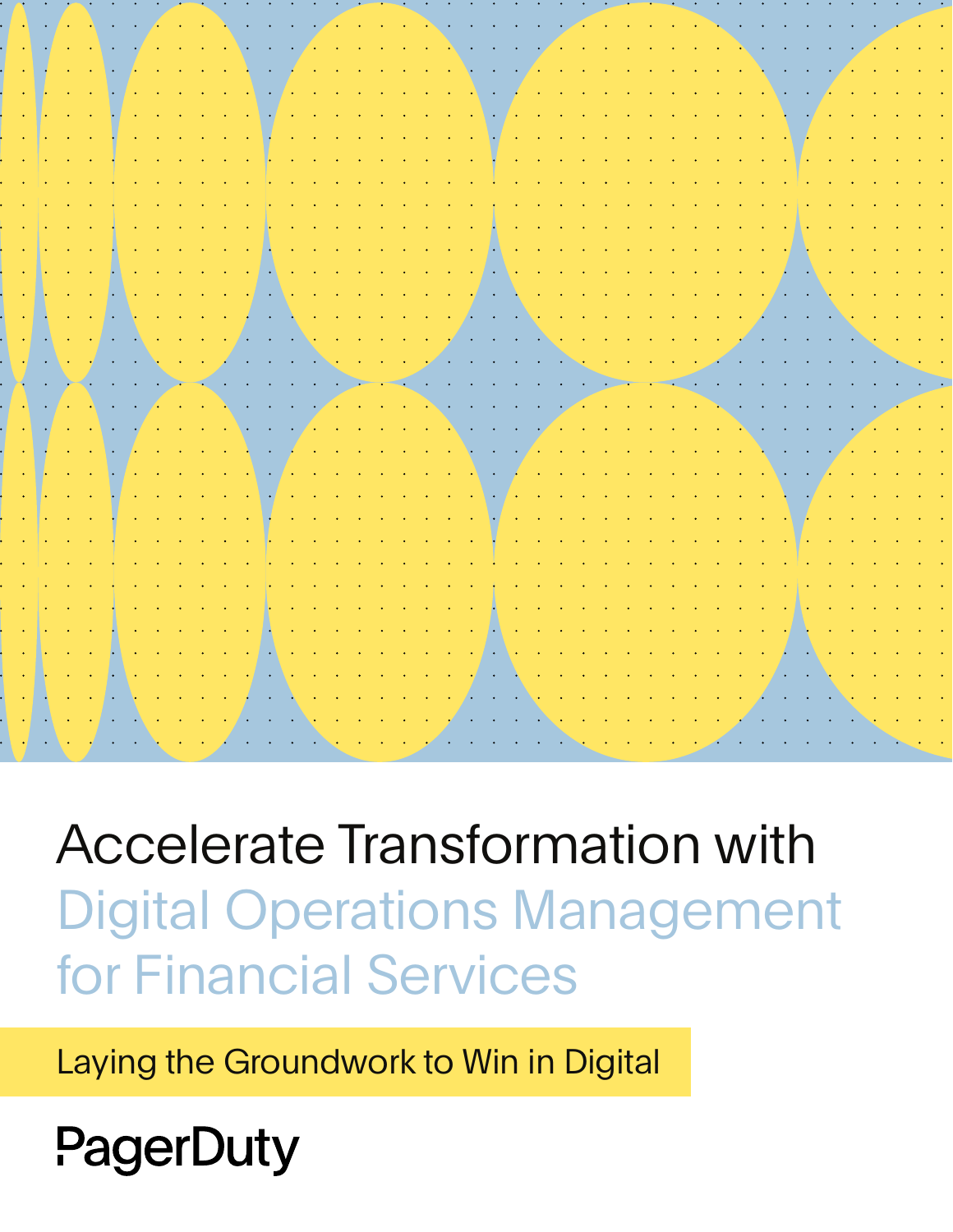## Table of Contents

| Why Digital Operations Management Matters for Financial Services3           |  |
|-----------------------------------------------------------------------------|--|
|                                                                             |  |
|                                                                             |  |
| Using Digital Operations Management to Accelerate Digital Transformation  7 |  |

### Under Pressure: Winning in Digital Is a Business Imperative

Financial services institutions have been facing pressure to modernize for years, but legacy architecture and processes, along with compliance regulations have made it difficult for teams to innovate faster.

New competitors that offer a digital-first model and other recent trends have further accelerated the need for financial services to reflect on how to deliver on a better digital customer experience.

In an increasingly consumer-centric world, traditional financial services institutions need to adapt and embrace some of these new models to keep up and compete.

### PagerDuty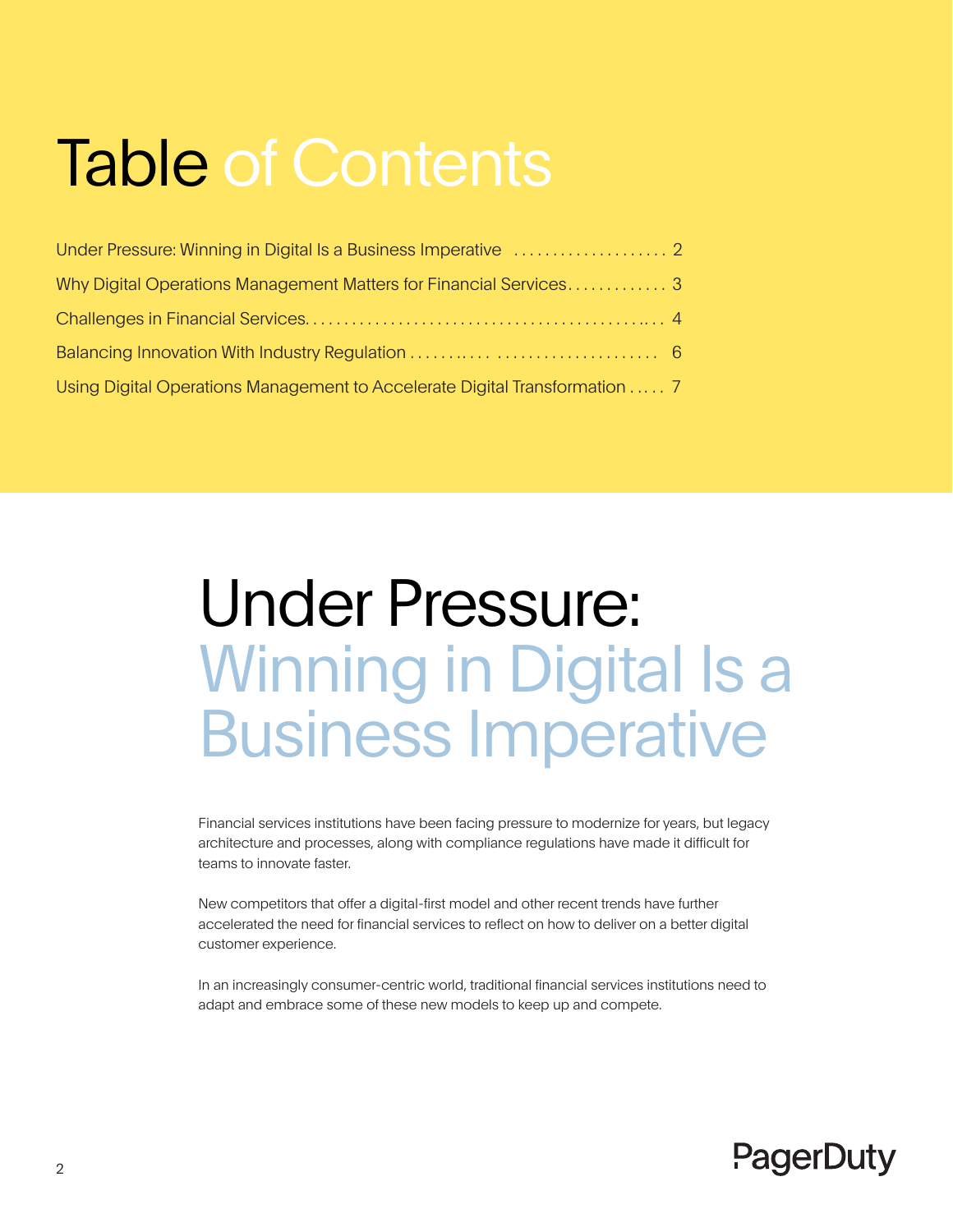### Why Digital Operations Management Matters for Financial Services

Effective, digital operations management is urgent and mission-critical, no matter which business you are in. In financial services, however, it's especially crucial. The highly competitive nature of the industry, threat of disruption from fintech startups, heavy reliance on legacy infrastructure, and unique compliance and security requirements pose additional challenges for financial services institutions.

Here are some areas of investment and modernization that financial services can (and should) embrace:

- Platforms and Technology. Adopting best-of-breed, decentralized cloud platforms, and technology with API-first design methodologies that can easily integrate with technical teams' platform of choice allows institutions to more easily access automation, extensibility, flexibility, and auditability.
- Talent. Empower talent to "work where they want" while also ensuring a singlepane-of-glass view of relevant information. Additionally, democratizing uniform operational practices like on-call rotations, escalations, and incident triage can dramatically reduce responder burnout and fatigue. It also leads to better engineering productivity and higher talent retention.
- Culture. The philosophy of real-time communication and collaboration that the DevOps model encourages can help foster a leaner system where bottlenecks are solved in a manner that not only fixes the problem, but also improves the process.
- Process. Significantly improve processes for alerts and incidents through iterative efficiencies like dynamically executing runbooks, in addition to implementing incident bridge automation, proactive and relevant stakeholder updates, and blameless postmortems. Apart from optimizing team and service performance, process improvements can lead to rigor and accuracy in adherence to compliance and regulatory requirements.

### PagerDuty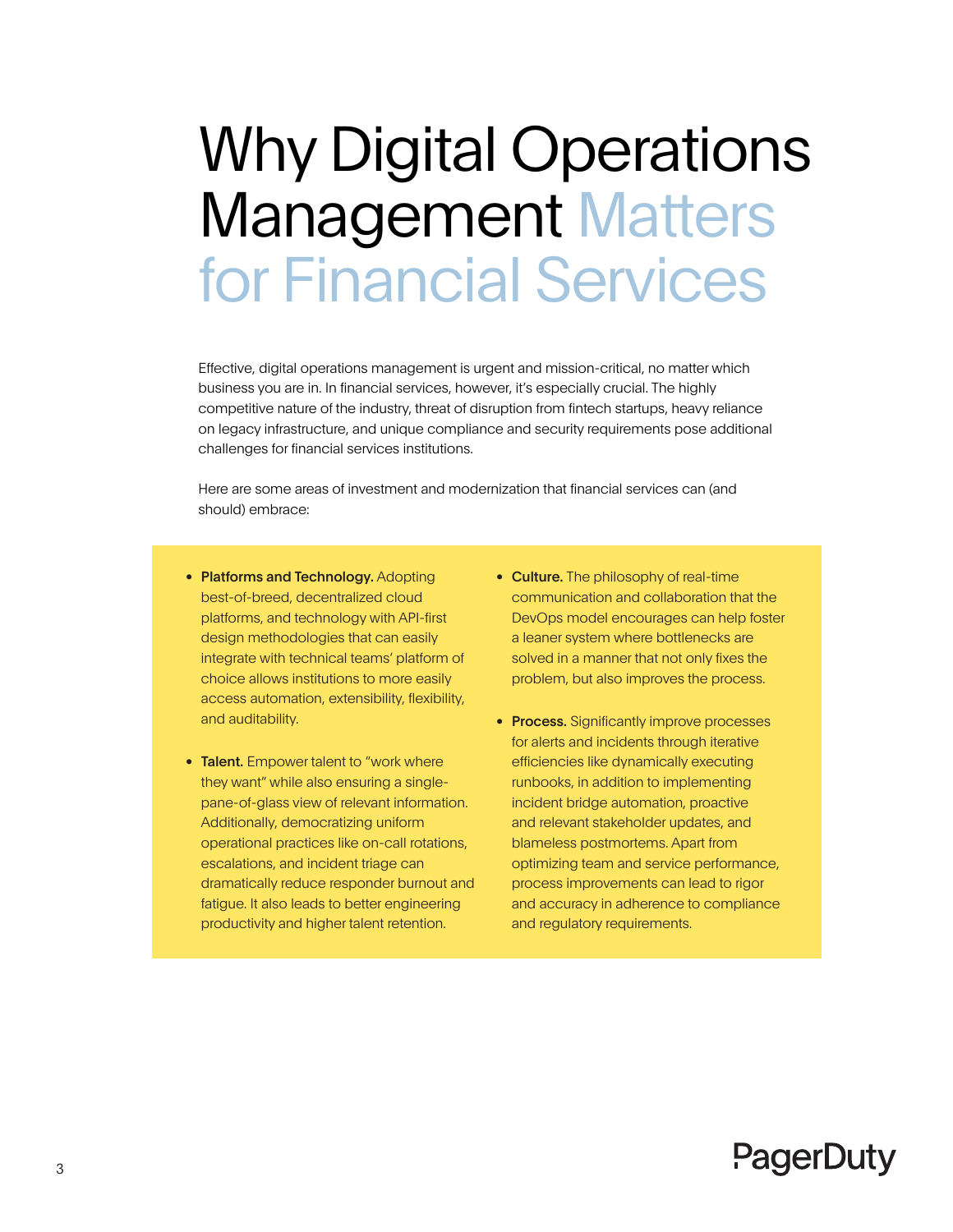### Challenges in Financial Services

Understanding why the stakes of digital transformation are so high for financial services companies begins with identifying their unique challenges.



#### **INDUSTRY REGULATIONS: COMPLIANCE & SECURITY**

Financial services is one of the most, if not the most, highly regulated industries in the world, which makes it particularly challenging to meet heightened expectations for service quality.

For example, when responding to a service disruption, teams need to know which systems are subject to regulatory compliance controls or host regulated data because they may need to explain to auditors how a problem was resolved. They may also need to prove that all resolution steps were in compliance with guidelines in order to avoid potential fines and damage to the brand. This creates an extra layer of complexity that needs to be managed when responding to an incident.

Maintaining security is also crucial because security problems are especially damaging in the financial services industry. Beyond the compliance considerations related to security, companies can face serious consequences for failing to protect the security of systems and customer data. For example, security negligence that leads to hacked bank accounts can deal a tremendous blow to customer loyalty. It can also lead to lawsuits and, of course, significant monetary loss due to theft.



#### **HIGH CUSTOMER EXPECTATIONS**

Today's digitally savvy consumers have grown to expect convenient and innovative services at all times. Providing basic banking is no longer enough, and service breaks like maintenance windows can sour the customer experience. Customers are demanding value-adds such as budget planning help available across channels, mobile banking functionality, and 24×7 service availability. Meeting these expectations is difficult for companies whose infrastructure was not originally designed to handle them.

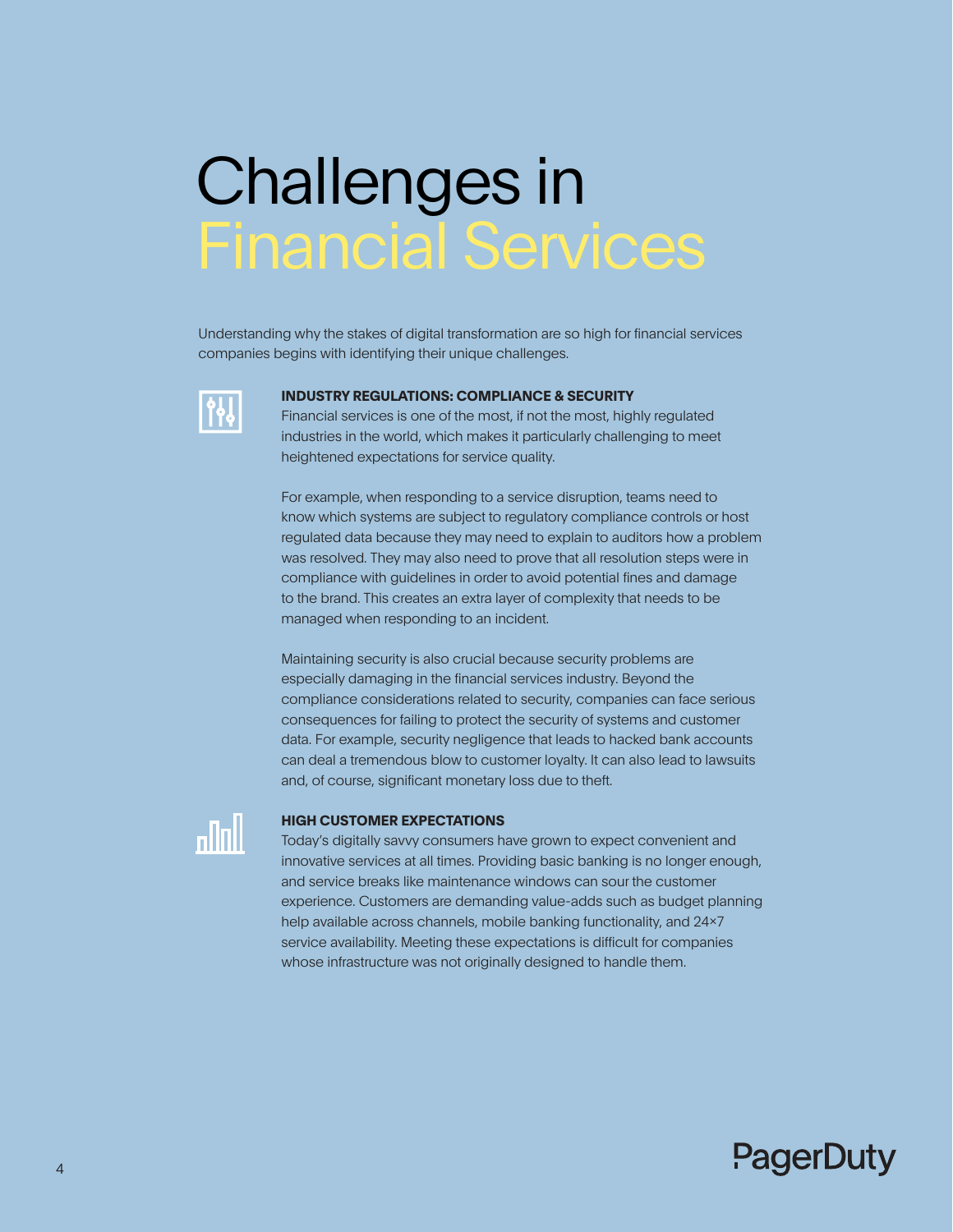Financial services institutions are also constantly challenged to keep up with digital-native startups that have been built in the cloud and are designed to deliver on these exact customer demands. Today's fintech startups are able to quickly bring consumer-ready innovations to market because they leverage agile business models (like internet-only banking and mobile payments) and innovative financial products (such as blockchain-based cryptocurrencies) that help companies lower transaction costs and provide new security and privacy benefits.



#### **LEGACY INFRASTRUCTURE & GROWING COMPLEXITY**

In most cases, financial services institutions that have been in business for decades still depend on infrastructure that is decades-old. To make matters more complicated, this infrastructure is usually intermixed with newer systems.

Even if some workloads have been moved to the cloud or other more modern environments, many traditional companies in this market continue to run mission-critical operations on mainframes. You may offer customers a mobile banking app that is compatible with the latest iPhone, but there is a good chance that the foundation of the technology stack that drives that app considerably predates the introduction of the smartphone.

Adding to the infrastructure complexity of financial services institutions is the need (in some cases) to keep both physical and virtual infrastructure running smoothly. If you're a bank, customers expect to be able to access your services at a local branch, an ATM, or online. Ensuring that all services remain up and running requires the complex array of hardware and software on which they depend, as well as management of support personnel for both software and hardware systems. These requirements make infrastructure management in financial services especially difficult; unlike in most other industries, 24x7x365 support needs are not limited to the IT realm alone.

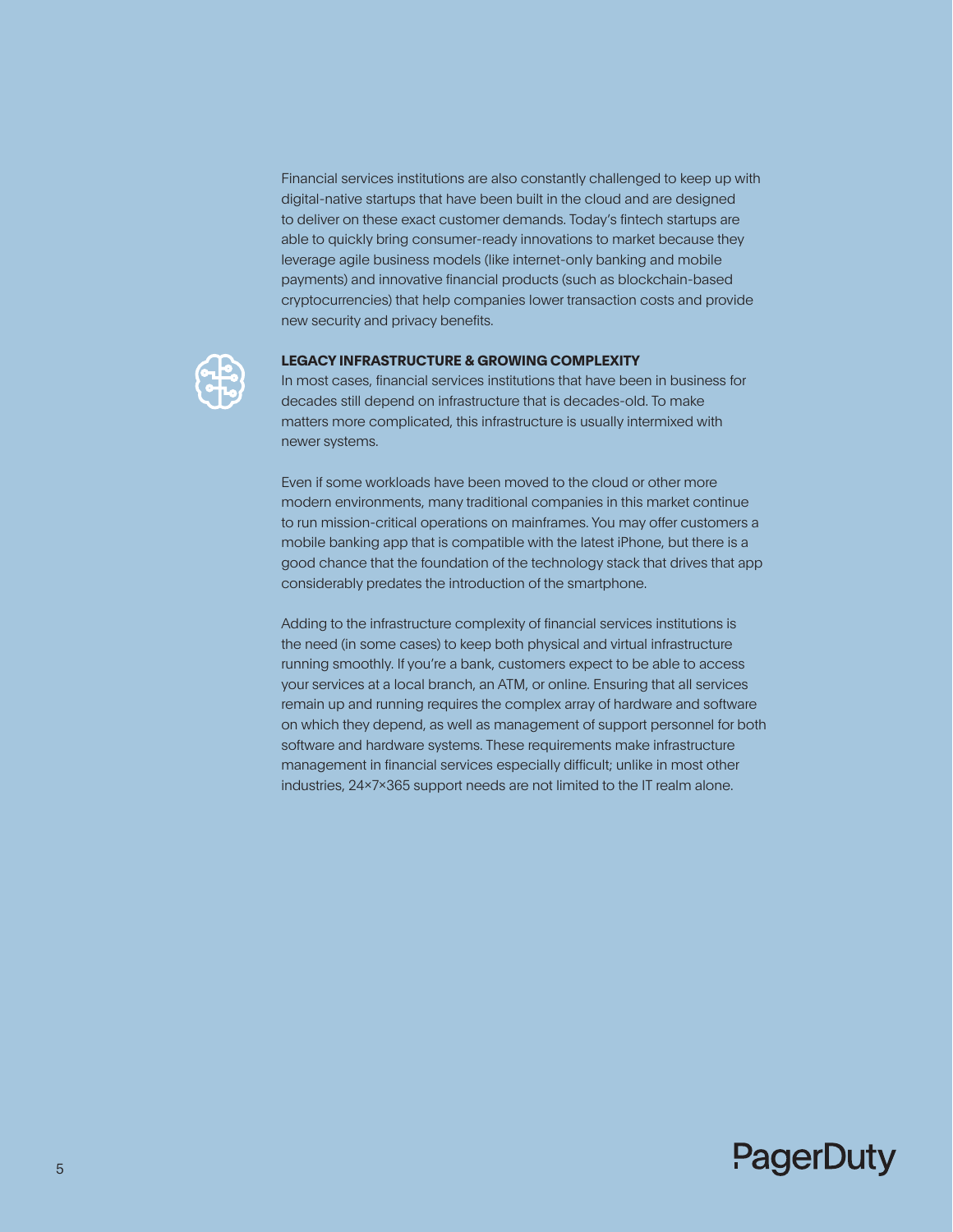## Balancing Digital Innovation With Industry Regulations

In order to handle these challenges and thrive in an increasingly dynamic, highly competitive environment, traditional financial institutions should continue to embrace digital transformation and innovation while balancing regulatory needs.

Keeping up with the pace of innovation required to acquire and retain digitally savvy customers means financial services institutions need to invest in their people, technology, and processes to empower your technical teams to stay agile and productive.

However, a key side effect of creating and delivering innovative digital customer experiences is increased complexity, and as systems and teams get more complex, it becomes impossible to efficiently manage everything in a purely centralized fashion. This can be especially painful when it comes to incident response because when incidents happen, siloed systems and teams operating in traditional models can create a domino effect that can negatively impact the customer experience and put your business at risk.

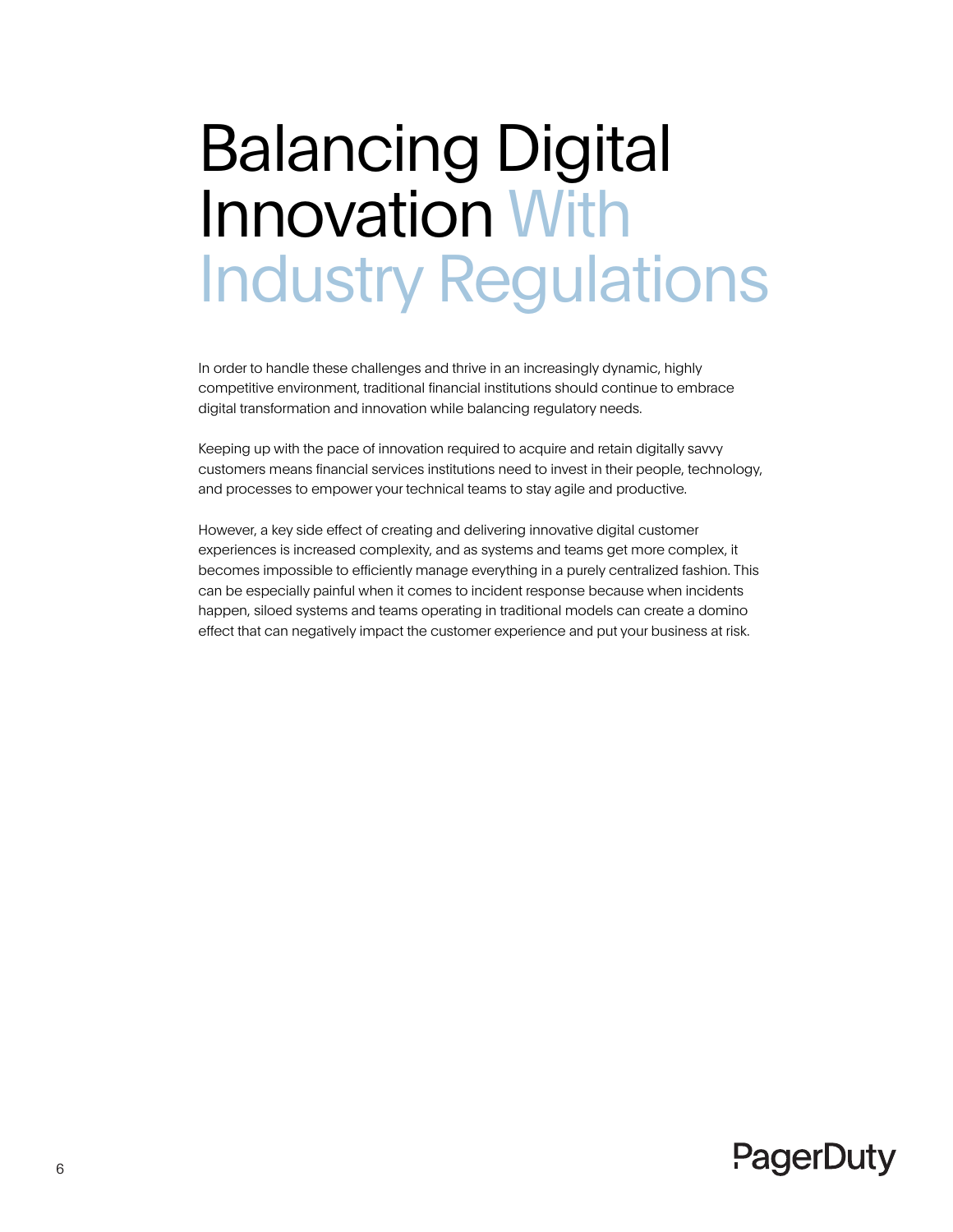# Using Digital Operations Management **Transformation**

Service failure and the real-time work associated with getting it back online is an inevitable part of operating with technology and systems. But how your company responds when that happens makes all the difference when it comes to the customer experience and, ultimately, your revenue.

Spending the time to evaluate what technology signals to monitor, identify which people to engage for what context, and define how processes tie them all together in a coordinated approach are all parts of digital operations management.

The main goal of having a digital operations management platform in place is to intelligently orchestrate a coordinated response to incidents that reduces resolution time and limits the damage and impact to the end customer.

For financial services, digital operations involves several components:

#### End-to-End Visibility

It is important for any digital business to maintain a holistic view into the health of its IT infrastructure. Different monitoring tools can provide full-stack visibility, allowing teams to keep an eye on IT infrastructure health.

In financial services, digital operations management tools need to support not just modern infrastructure, such as applications hosted in the public cloud, but also legacy systems like mainframes. To quickly triage and effectively troubleshoot problems, teams require a clear line of sight across environments, applications, and services so they can map service dependencies, distinguish noise from meaningful information within their monitoring data, and recognize when multiple alerts stem from a common problem.

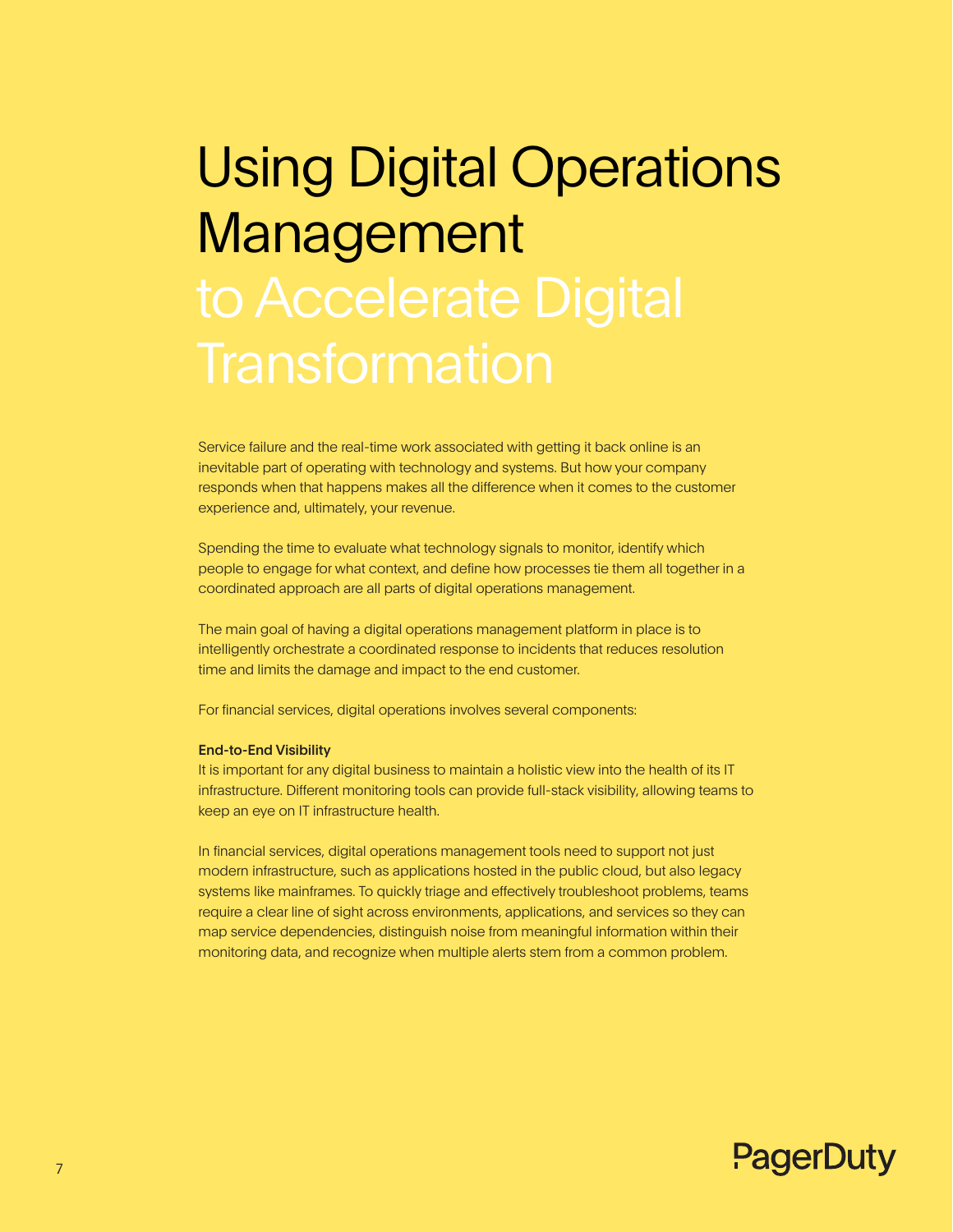#### Built-in Automation and Context

Optimizing digital operations with a focus on urgent, real-time work makes it possible for you to find out about critical, customer-impacting incidents before your customers do. By adding automation to your incident management workflow, your team can benefit from proactive detection of issues, automated grouping of related monitoring alerts (as well as suppression of non-actionable events), and dynamic routing of issues to the right people based on the service impact. Automation also allows you to standardize and make repeatable those processes that would otherwise be error-prone and done manually.

Automated notifications should be delivered in real time, and contain all the critical machine and personnel information required to eliminate context switching and enable rapid remediation.

#### Business-Wide Orchestration for Real-Time Work

Once it's determined that a signal is urgent, actionable, and impactful, it must be routed to be fixed as quickly as possible. There are three key components of managing operations in real time:

- Incident response is a process that helps teams route actionable signals to the right people, at the right time, with full context so they can be empowered to orchestrate a swift response. To learn more about modern incident response best practices, read [this ops guide](https://response.pagerduty.com/).
- **Full-service ownership** is an operational model where development and operation teams have complete ownership over every aspect of the services they support: from design and development, to production operation, and the eventual sunsetting of their software. To learn more about Full-Service Ownership, read [this ops guide](http://ownership.pagerduty.com).
- Collaboration and communication are key to help coordinate incident management quickly between different parts of your organization. For example, software developers and hardware technicians may need to collaborate when responding to a broken ATM. Support personnel may need to notify customers quickly when a service is down. Your legal department might be required to assist in responses to issues with legal consequences. To learn more about communications practices for incident management, read t[his ops guide](https://stakeholders.pagerduty.com/)  [for internal stakeholder communications](https://stakeholders.pagerduty.com/) or t[his ops guide for business](https://business-response.pagerduty.com/)  [incident response.](https://business-response.pagerduty.com/)